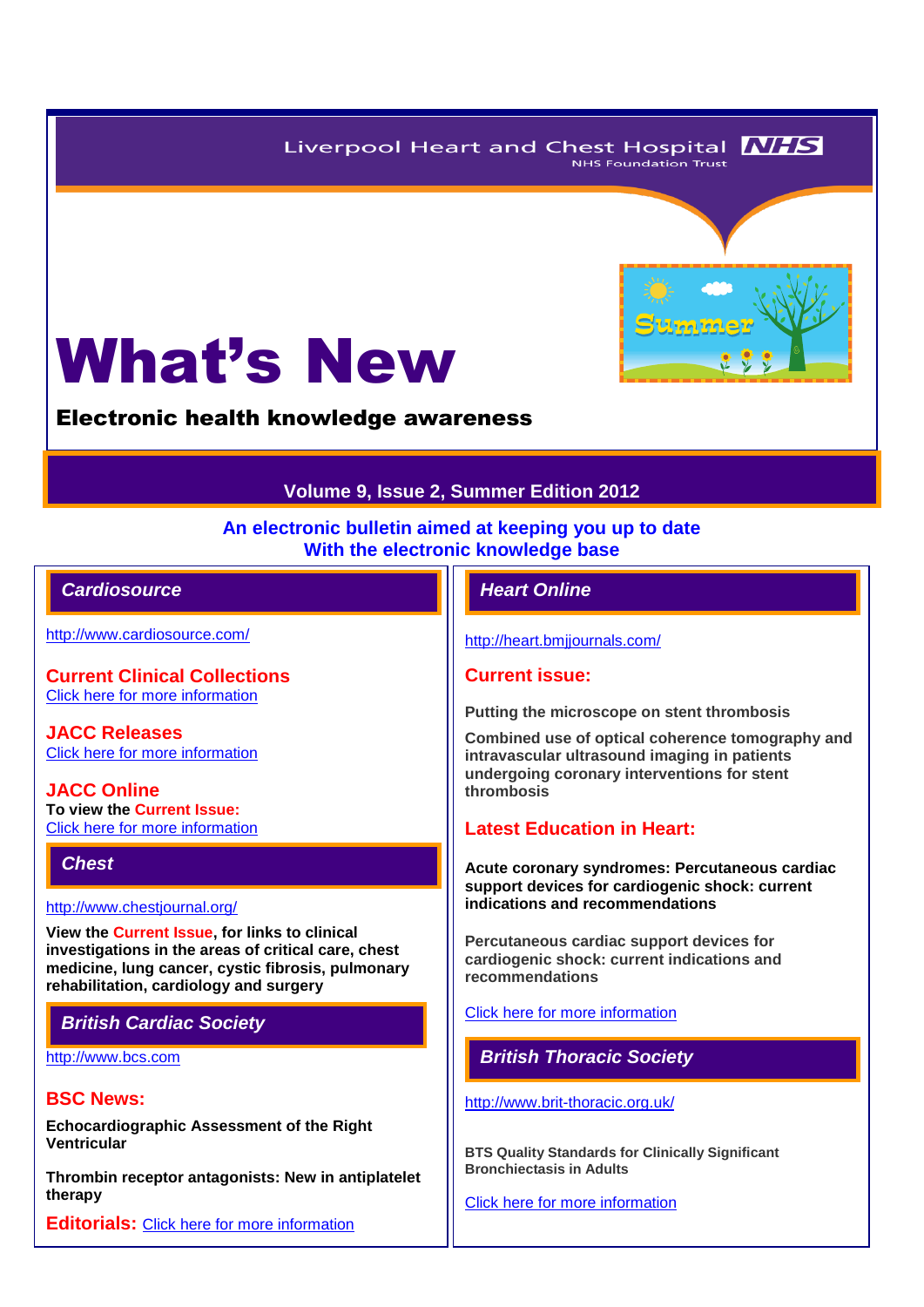# **Volume 9, Issue 2, Summer Edition 2012**

## *Theheart.org*

#### [www.theheart.org](http://www.theheart.org/)

**Theheart.org** provides information on caring for people with disorders of the heart and circulation, and on preventing such disorders.

#### **Heart Wire News:**

**Aggressive heart-rate control reduces radiation from CCTA**

**Women benefit more from TAVI than men**

**CT-based FFR saves money by reducing unnecessary PCIs**

**Robot-assisted PCI system gets 510(k) clearance from the FDA**

[Click here for more information](http://www.theheart.org/section/heartwire.do)

*(Please speak to Maureen Horrigan, library services manager ext.1404, to obtain a password)*

#### *European Society of Cardiology*

<http://www.escardio.org/>

**News and Press: ESC says 50% of CVD deaths in Europe could be avoided with proper regulation**

# **E-Journal of Cardiology Practice:**

**Cardiac Resynchronisation Therapy in Advanced Heart Failure and Right Bundle Branch Block**

**Uncovering subclinical atherosclerosis in evaluation of cardiovascular risk** 

**Left ventricular non-compaction**

**Chagas disease and focus on syncope in chronic chagasic cardiomyopathy**

[Click here for more information](http://www.escardio.org/communities/councils/ccp/e-journal/volume10/Pages/welcome.aspx)

**ESC Clinical Practice Guidelines**  [Click here for more information](http://www.escardio.org/guidelines-surveys/esc-guidelines/Pages/GuidelinesList.aspx)

### *Institute for Healthcare Improvement*

[www.ihi.org](http://www.ihi.org/)

#### **In the spotlight:**

**Judgment Sampling: A Health Care Improvement Perspective** 

**IHI News**  [This week at IHI News letter](http://www.ihi.org/Documents/ThisWeekatIHI.htm) 

# *Royal College of Nursing*

#### [http://www.rcn.org.uk](http://www.rcn.org.uk/)

**Nursing headlines** [Click here for news from around the UK](http://www.rcn.org.uk/newsevents/news)

**Clincial Governance e-bulletin** [Click here for clinical governance updates](http://www.rcn.org.uk/development/practice/clinical_governance/quality_and_safety_e-bulletin/e-bulletin_archive)

### *National Institute for Health Research*

[http://www.nihr.ac.uk](http://www.nihr.ac.uk/)

#### **NIHR latest news**

[Click here for more information](http://www.nihr.ac.uk/news/Pages/default.aspx)

# **NIHR Research Design Service for the North West**

#### [E-Bulletins](http://www.rds-nw.nihr.ac.uk/newstrainingevents/ebulletin.php)

*Institute for Innovation and Improvement*

#### <http://www.institute.nhs.uk/>

The purpose of the **NHS Institute for Innovation and Improvement** is to support the transformation of the NHS, through innovation, improvement and the adoption of best practice

**NHS Institute Newsletter**  [Click here](http://www.institute.nhs.uk/organisation/general/nhs_institute_newsletters.html)